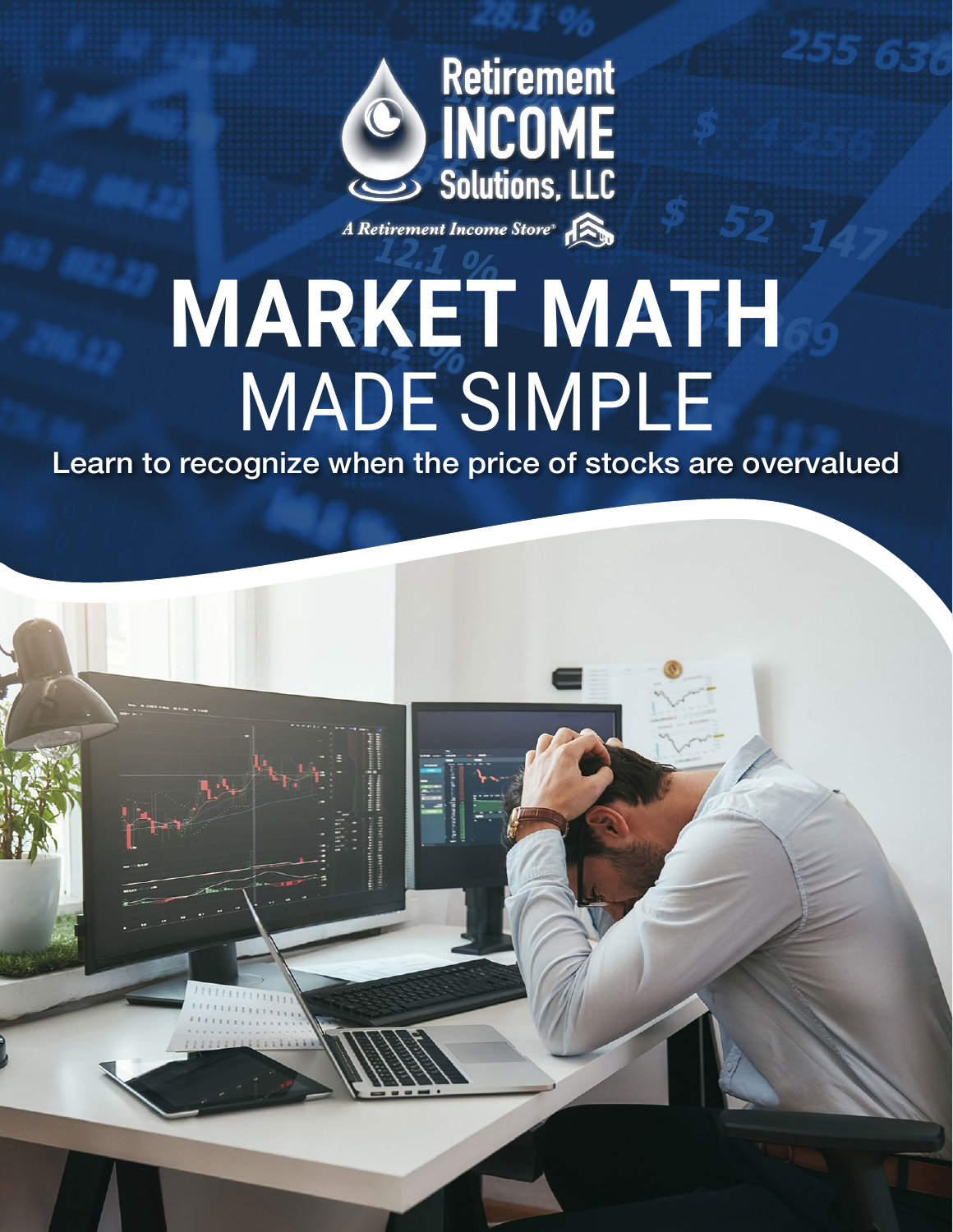### Market Math Made Simple

Have you ever bought a pair of pants for your child or grandchild that were too big? It's a common occurrence, and when it happens, you basically have two options: 1) you can throw the pants in the wash and try to shrink them, or 2) you can just sit back knowing that your child or grandchild will eventually grow into them. This same phenomenon applies when the price of stocks gets overinflated in relation to annual corporate profits. If you can learn to recognize when it's happening, that knowledge can go a long way toward helping you make smart savings and investment decisions.

In 1998, the overall price of stocks in the market was becoming overinflated – like a baggy pair of pants – relative to actual corporate profits. With knowledge of market history and a grasp of basic financial ratios, an investor could have anticipated that one of two things were likely to happen to correct this growing imbalance. Either overall stock prices had to drop, or we had to slip into a period of market volatility while we waited for corporate profits to grow into these baggy price levels.

The odds for the drop scenario were slim because that didn't happen very often. Essentially, in 1998, an investor could have realized that we were sitting on the cusp of a brand new 20-plus-year secular bear market. I wasn't sure exactly when it would officially start, but I knew it would be soon. An investor could have surmised this based on an understanding of stock market biorhythms, past secular market cycles, and an understanding of a basic stock market formula: the price-to-earnings (P/E) ratio.

Every stock has a price-to-earnings ratio, and so does the entire stock market. The formula is simple: price per share divided by earnings per share. By comparing these two measurements in one stock and calculating the ratio alongside that of another stock, you can often get an idea of which stock is a better buy. As a very general rule of thumb, the stock with the lower price-to-earnings ratio is the more attractive stock because it is considered undervalued, and remember, the goal is always to "buy low."

For instance, let's say you have a stock selling at 30 dollars per share in a company whose corporate earnings are 1 dollar per share. Then you have a stock selling at 50 dollars a share in a company whose corporate earnings are 5 dollars a share. Which one is the bargain? Well, it's the second one with the higher-priced stock. That's because 50 divided into 5 is 10, while 30 divided into 1 is 30. 10 is lower than 30, and thus, that's a lower price-to-earnings ratio. Now, it's important to remember that in the real world, there is a lot more to consider than simply P/E ratios when choosing which stock to buy, but it's definitely something you want to understand.

### Reliable Indicator

Again, both individual stocks, and the market overall, have a P/E ratio, and if you keep track of the overall ratio, it can give you a good indication of when stock market levels are generally too high and ready for a drop. This is exactly what I observed in the late '90s when I recognized that what I believe to be our current secular bear market was about to begin. At that time, the average P/E ratios had exceeded 30, which meant that each dollar invested was buying just three cents of earnings or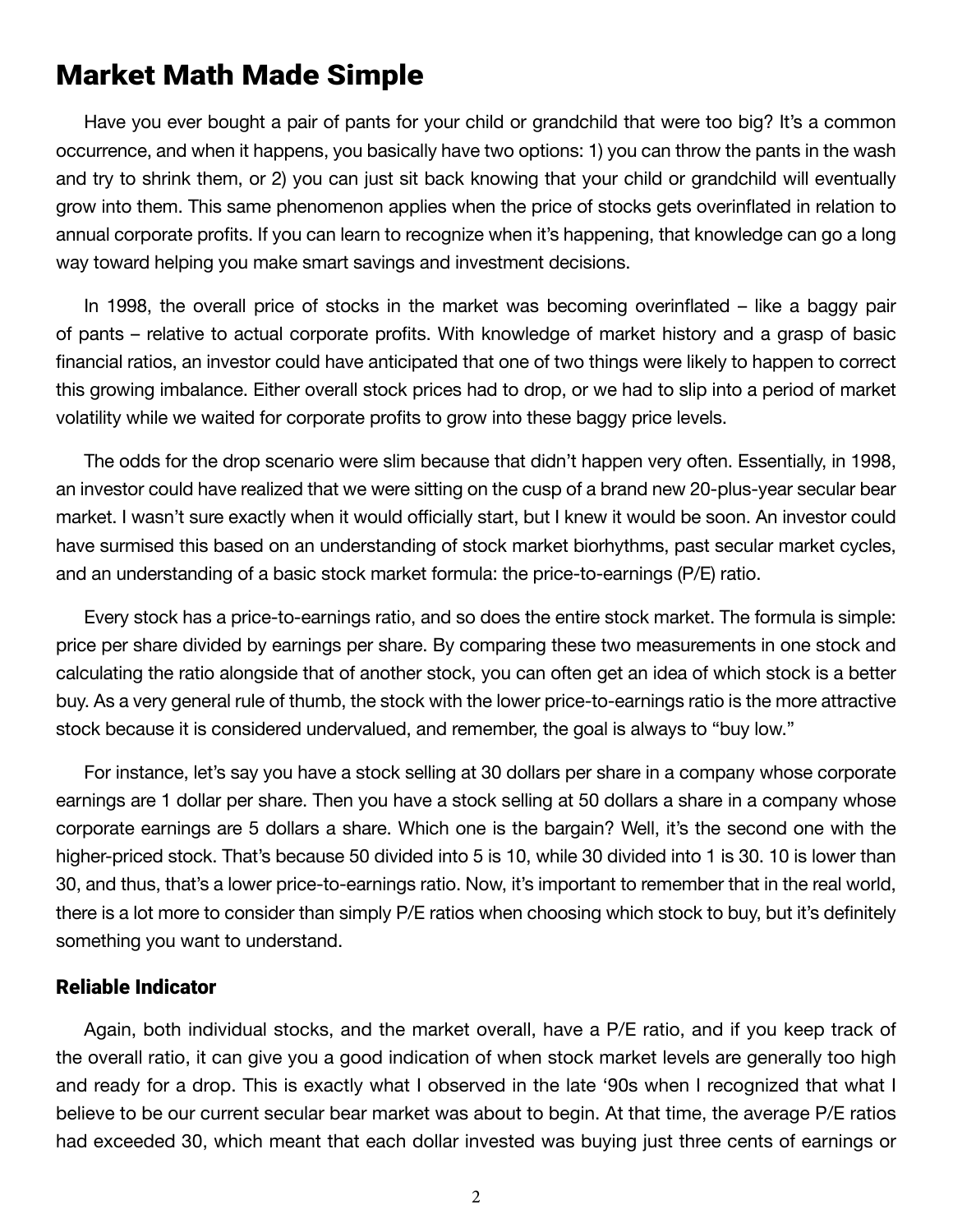annual profits. To put that into perspective, you would have been earning about 3 percent on your investments when, during that same period, you could have taken some of that same money and bought an FDIC-insured CD and earned 5 percent.

Now, what does history tell us about P/E ratios when we look at long-term secular market cycles of the past? As a matter of fact, whenever we've come to the end of a secular bull market cycle – be it in the late '20s, the mid '60s, or the late '90s – P/E ratios have typically been near or above 30. So, history tells us that 30 is the warning sign. It's just like if you have a swimming pool; you know there's a certain number on your pool filter that tells you when it's time to backwash. Ignore that number and the pressure will keep building, and eventually, your filter may conk out.

Why 30? Because at that point, the imbalance in the price-to-earnings formula is bordering on ridiculous. That's exactly how things looked in the late '90s when so many people were still buy-andhold happy despite this crazy imbalance. Here's an analogy: suppose you decided to buy an ice cream parlor and the owner wanted a cool \$3 million for it, and you knew the business consistently earned \$100,000 annually. That's a P/E ratio of 30, and it means it would take you 30 years to recoup your investment and hopefully start turning a profit. Now, suppose I remind you again about that FDICinsured CD you might have invested in instead or told you that you could have bought government bonds and earned more in less time without having to dig into a single carton of Rocky Road? Then which option sounds more appealing to you?

### Speculative Bubbles

Now, to look at the opposite end of the P/E spectrum, typically, toward the end of a secular bear market, price-to-earnings ratios slip below 10, very often into the 6 to 8 range. Historically, that's been a key signal that the next secular bull market cycle of steady growth is about to begin. So, why do secular bear markets like the one I believe we're in right now typically last 20 years or more? It's because that's how long it takes for P/E ratios to make that drop from 30 to the 6 to 8 range, which, again, generally happens in one of two ways: either stock market levels suddenly drop by 75 percent (which hardly ever happens) or corporate earnings slowly quadruple and grow into the inflated stock prices, just like a child might grow into an oversized pair of pants. You might be wondering what "slowly quadruple" means. How long does that take? Well, usually 20 years or more, with the market fluctuating wildly the whole time.

So, clearly P/E ratios can serve as a good indicator of where we stand in a secular market cycle, but are there other indicators? Indeed, there are. One of these indicators is based on the fact that most people don't get serious about saving and investing for retirement until their late 40s or early 50s. With average life expectancies in the early 80s, that means, as a rule, most people are serious about their retirement investments for about the last 35 years of life – the same length of time it takes a combined secular bull-bear market cycle, or one market biorhythm, to run its course. Coincidence? I don't believe so.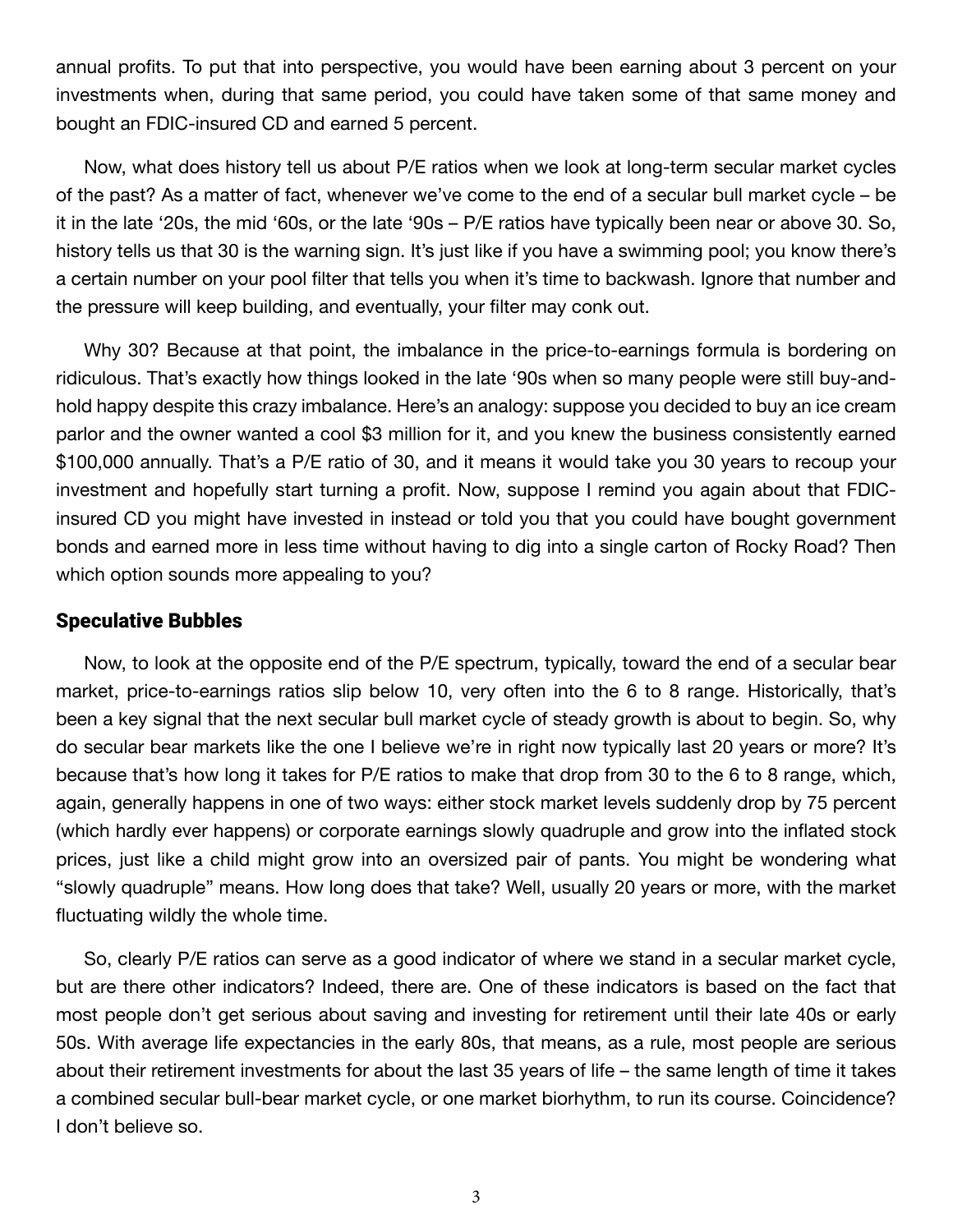Do you remember your parents giving you advice based on bad decisions or mistakes that they had made? Of course you do. Did you ever take their advice? Of course you didn't. Unfortunately, human nature dictates, to a large extent, that we learn through our own mistakes. This applies to investing mistakes as well. The common mistake each generation repeats is letting greed take over during good times and creating speculative asset bubbles by driving stock prices to highs that are not supported by economic fundamentals. Every generation has to have, it seems, this period of greed where asset prices get overblown until everything comes crashing down.

### Two Options

So, practically speaking, what are your options as we continue to wait for corporate earnings to grow into overinflated stock prices, and what are you to do when this generation's speculative asset bubble bursts – which I believe history tells us could take up to another 7 years? Well, for starters, it's essential to recognize that "buy and hold" doesn't work in a secular bear market. It works great in a secular bull market, but in a secular bear market, it just puts you on a long rollercoaster ride that ends in zero net portfolio growth. Beyond that, you can take one of two roads:

- 1. Use a tactical allocation strategy in which you have a manager make wholesale moves in and out of the market to take advantage of the cyclical bull and bear markets within the long-term secular bear market cycle. This is risky, expensive in terms of management fees, and generally not likely to work very well in a secular bear market.
- 2. Stay out of the stock market altogether in a secular bear market and invest for income instead of growth. The simple fact is, when you cross your fingers and toes hoping for capital appreciation, or growth, it sometimes turns into depreciation or shrinkage. Conversely, investing for interest or dividends is more of a "bird in the hand" approach.

Getting started is as easy as contacting a qualified financial advisor who specializes in the universe of non-stock market income-generating investments. This is income you can spend if you're retired or that you can reinvest in order to grow your portfolio organically, or "the oldfashioned way," with far less worry over damaging losses that could impact your life and sideline your retirement plans.

- 1. *Stop the Financial Insanity*, David J. Scranton, Orca Publishing, 2011
- 2. Ycharts.com
- 3. Investopedia
- 4. Zack's Investment Research



### **232 Heritage Park Drive, Suite #102, Murfreesboro, TN 37129 Phone: (615) 900-1441 | Email: contact@risolutions.net**

Investment Advisory Services offered through Sound Income Strategies, LLC, an SEC Registered Investment Advisory Firm. Retirement Income Solutions, LLC and Sound Income Strategies, LLC are not associated entities. Retirement Income Solutions, LLC is a franchisee of The Retirement Income Store®, LLC. The Retirement Income Store®, LLC and Sound Income Strategies, LLC are associated entities.

TheRetirementIncomeStore.com | 1.888.888.4176